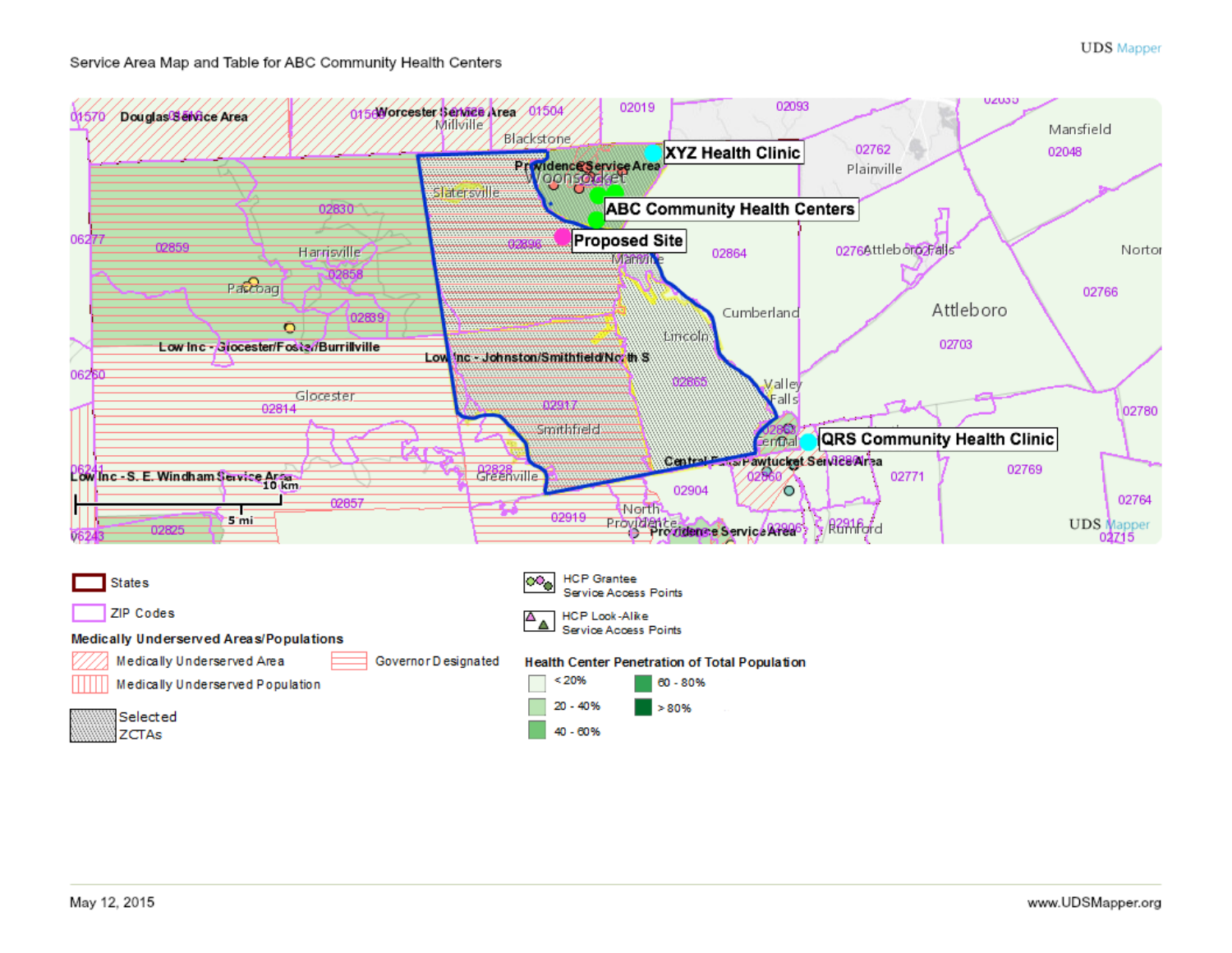| <b>ZCTA</b> | City Name  | <b>State</b>   | # of Health   | Dominant Health Center, 2013    | Total       | Low-Income | Total # Health | Unserved (by    | <b>Health Center</b> | <b>Health Center</b> |
|-------------|------------|----------------|---------------|---------------------------------|-------------|------------|----------------|-----------------|----------------------|----------------------|
|             |            |                | Centers       |                                 | Population, | Pop,       | Center         | Health Centers) | Penetration of       | Penetration of       |
|             |            |                | Serving ZCTA, |                                 | 2008-2012   | 2008-2012  | Patients, 2013 | Low-Income      | Low-Income           | <b>Total Pop</b>     |
|             |            |                | 2013          |                                 |             |            |                |                 |                      |                      |
| Summary:    |            |                |               |                                 | 87.435      | 24,190     | 16.420         | 7.770           | 67.87%               | 18.77 %              |
| 02838       | Manville   | R <sub>1</sub> |               | THUNDERMIST HEALTH CENTER       | 3,780       | 1,309      | 367            | 942             | 28.03%               | 9.70%                |
| 02865       | Lincoln    | <b>RI</b>      |               | THUNDERMIST HEALTH CENTER       | 16.878      | 1,922      | 618            | 1,304           | 32.15 %              | 3.66 %               |
| 02917       | Smithfield | R <sub>1</sub> | 5             | NORTHWEST COMMUNITY HEALTH CARE | 13,882      | 1,682      | 751            | 931             | 44.64 %              | 5.40 %               |
| 02896       | North      | R <sub>1</sub> | 3             | THUNDERMIST HEALTH CENTER       | 11.651      | 1.275      | 787            | 488             | 61.72 %              | 6.75%                |
|             | Smithfield |                |               |                                 |             |            |                |                 |                      |                      |
| 02895       | Woonsocket | R <sub>1</sub> |               | THUNDERMIST HEALTH CENTER       | 41,244      | 18,002     | 13,897         | 4,105           | 77.19 %              | 33.69%               |